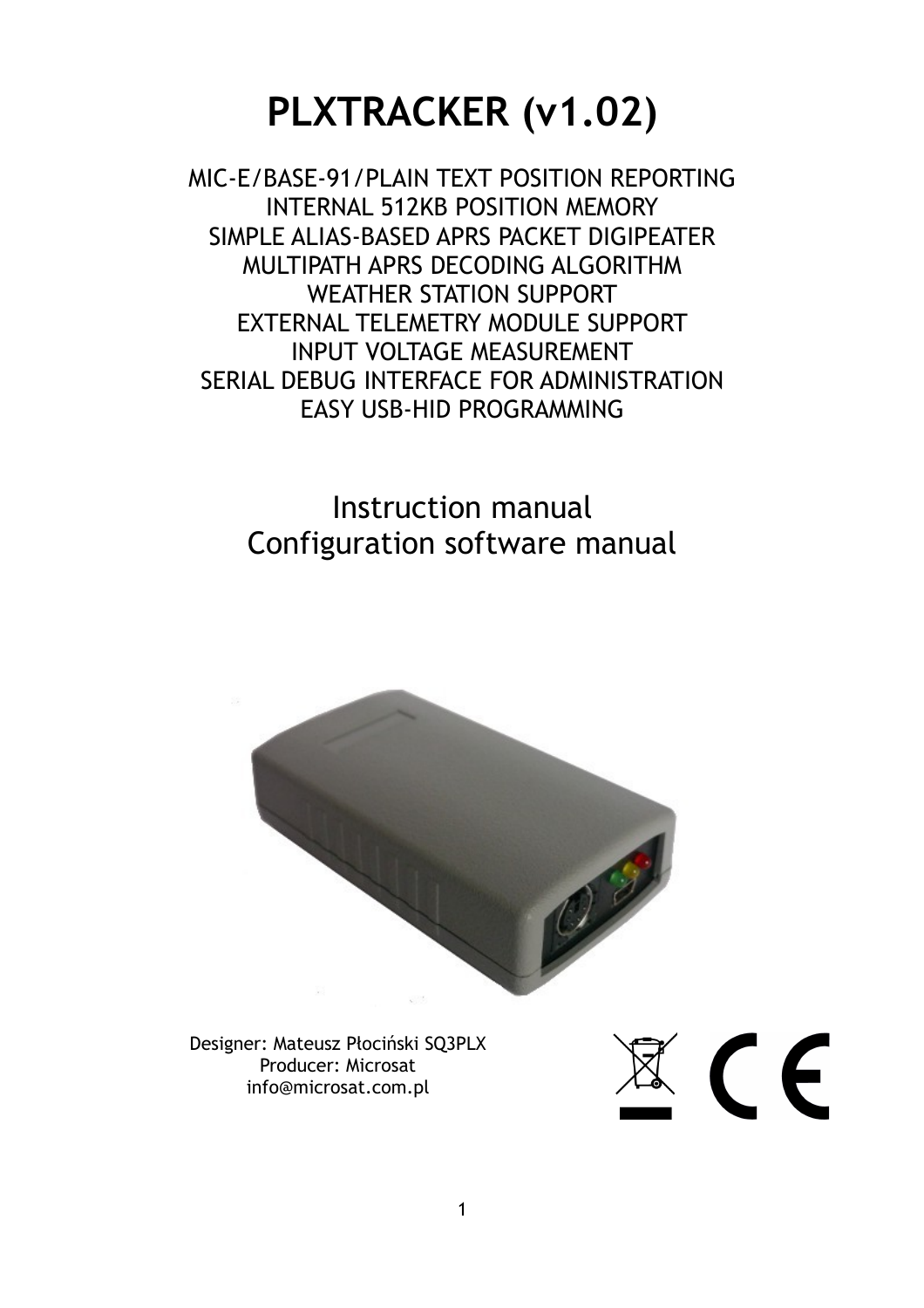## **Table of Contents**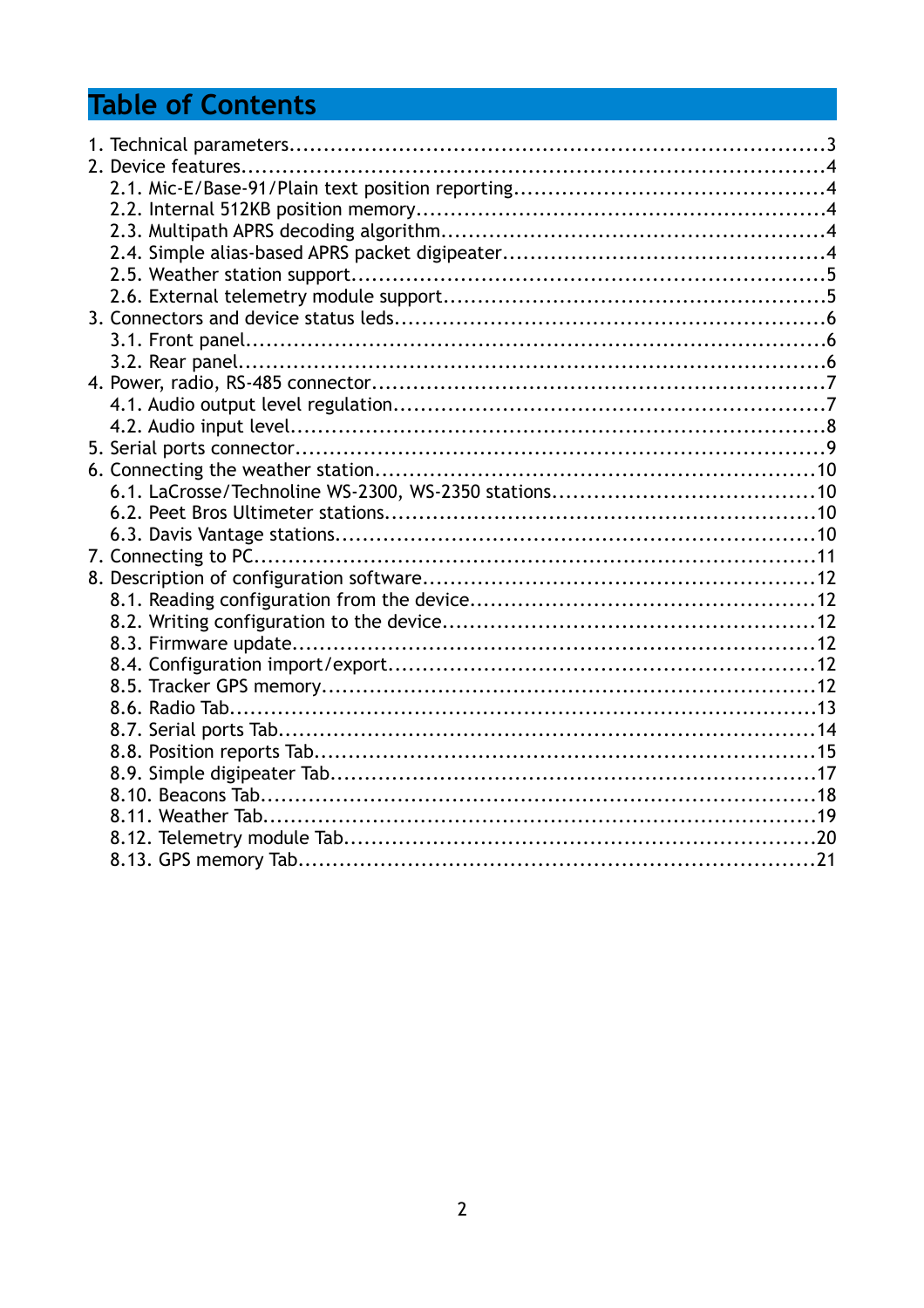## **1. Technical parameters**

| <b>Dimensions</b>                 | 94x50x25 mm                       |
|-----------------------------------|-----------------------------------|
| Weight                            | 70g                               |
| Supply voltage                    | 12VDC typ. (9 - 16VDC)            |
| Power consumption                 | 50 <sub>m</sub> A                 |
| Operation temperature             | $-30^{\circ}$ C / $+70^{\circ}$ C |
| Humidity                          | 95% max.                          |
| Power, radio, telemetry connector | DB-9 male                         |
| Serial ports connector            | Mini DIN 6-pin female             |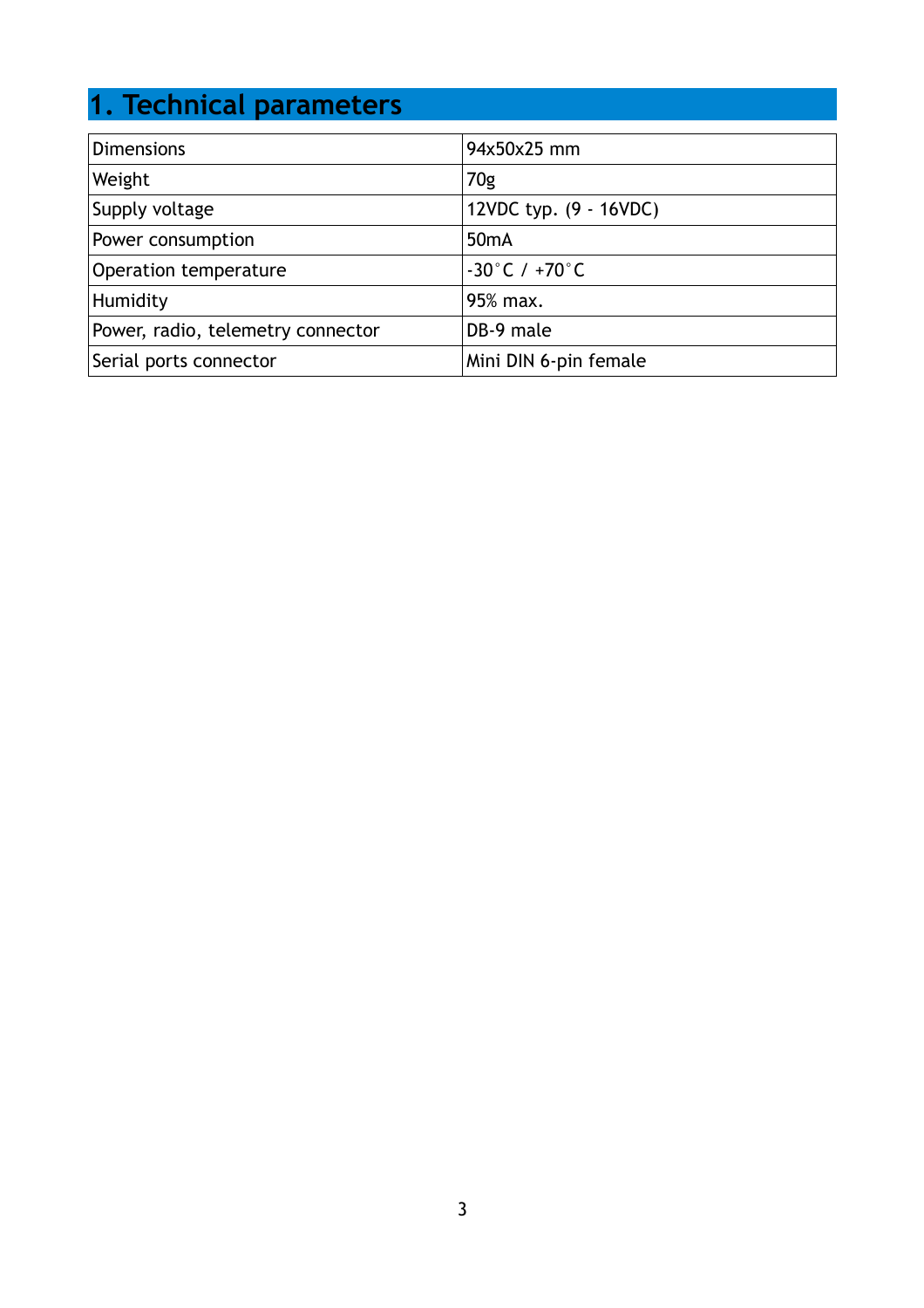## **2. Device features**

#### 2.1. Mic-E/Base-91/Plain text position reporting

The main feature for an APRS tracker is position reporting. PLXTracker allows you to select between three most common position reporting formats:

- Mic-E uses both AX.25 destination address and information field for position report and is the most compact reporting method, giving the shortest packet length,
- Base-91 second compressed method oriented to short report packet length,
- Plain text in this method station position report is sent in human-readable plain text format,

You can also select between fixed time interval reporting which means that packets are sent every X number of seconds, and SmartBeaconing. SmartBeaconing is an algorithm which sends position reports with intervals dependant on speed and course, allowing for more accurate reporting especially in urban area. SmartBeaconing algorithm was first developed by Tony Arnerich KD7TA and Steve Bragg KA9MVA and now it is widely used by most APRS tracker devices.

#### 2.2. Internal 512KB position memory

Internal device flash memory allow you to store your position history with second by second resolution. You can store more than 20000 history point which include:

- latitude,
- longitude,
- course,
- speed,
- altitude
- time and date,

This feature allows the device to remember 5 hours of position history with second by second resolution or much more with slightly lower resolution like 10 seconds between points. You can simply read stored position history via USB and export them back to NMEA sentences which can be visualized on-line in most internet map services.

#### 2.3. Multipath APRS decoding algorithm

In PLXDigi/PLXTracker family of devices we resigned from hardware packet decoding method. MultiPath APRS packet decoding algorithm is a digital signal processing based method utilizing features of modern 32-bit microcontrollers used in our devices.

MultiPath decoding allows to decode received packets simultaneously by two decoding alogorithms, with different digital filters applied to both paths. Packets distorted by low-frequency components or with imbalanced 1200/2200Hz tones are prefiltered which increases the probability of correct packet decoding.

#### 2.4. Simple alias-based APRS packet digipeater

With PLXTracker you can do a simple alias-based APRS packet digipeating. Generally APRS tracker units should not be used as a full-featured digipeaters but with alias-based feature you can digipeat WIDE1-1 packets sent by other mobiles increasing their chance of reaching an I-Gate.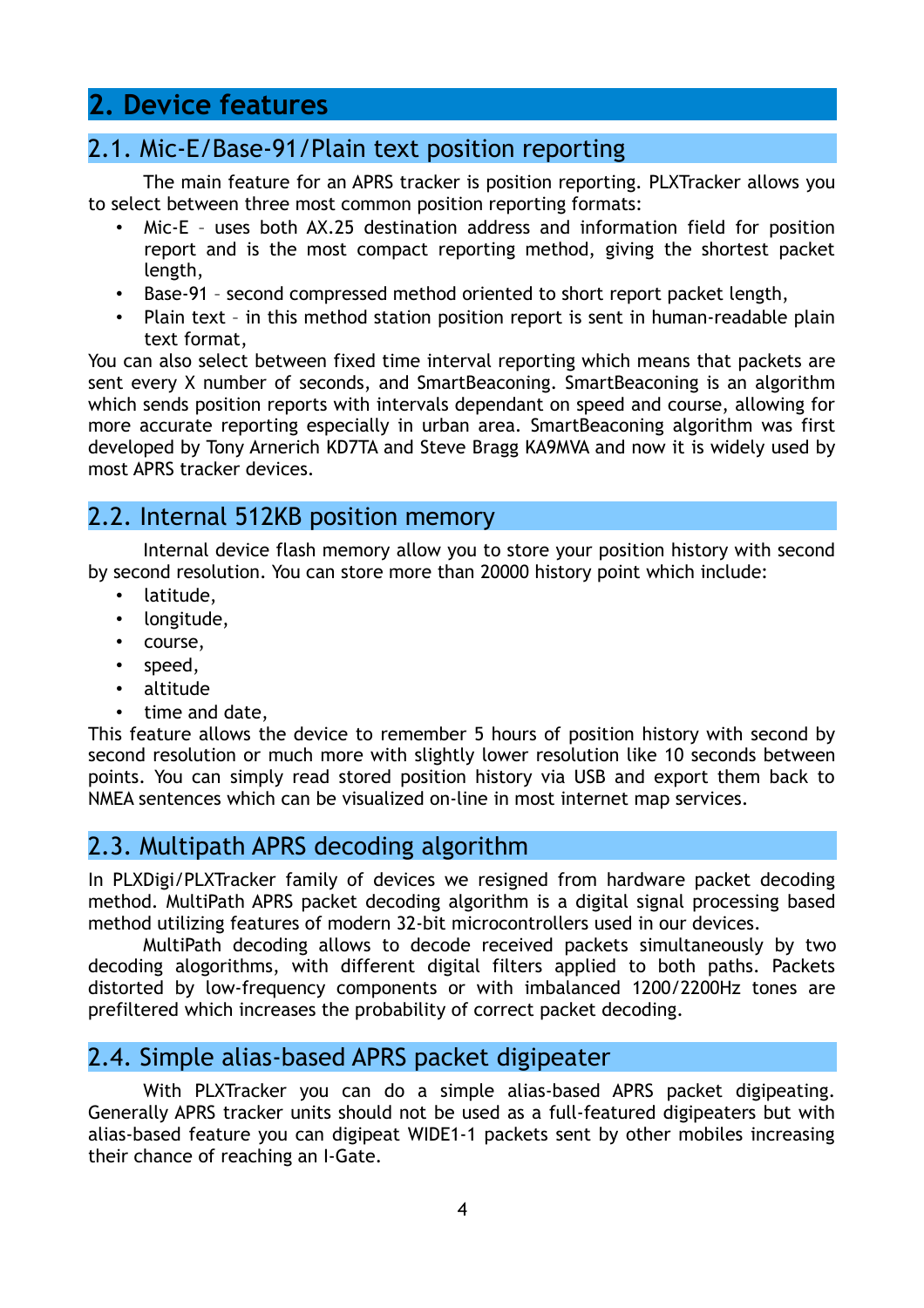#### 2.5. Weather station support

PLXTracker allows you to receive weather data from compatible weather stations over RS-232 serial interface. Currently supported stations are:

- LaCrosse/Technoline WS-2300,
- LaCrosse/Technoline WS-2350,
- Peet Bros Ultimeter 100,
- Peet Bros Ultimeter 800,
- Peet Bros Ultimeter 2000,
- Peet Bros Ultimeter 2100,
- Davis Vantage Pro (with RS-232 datalogger),
- Davis Vantage Pro2 (with RS-232 datalogger),
- Davis Vantage Pro Plus (with RS-232 datalogger),
- Davis Vantage Pro2 Plus (with RS-232 datalogger),

#### 2.6. External telemetry module support

You can use an additional telemetry module for reporting of voltages and electric current values of your installation. This is especially useful for monitoring of solar panel powered systems on remote sites. WXTelemetry module allows you to read 2 voltages, 2 currents and one temperature, then sends these values as APRS telemetry reports to RF.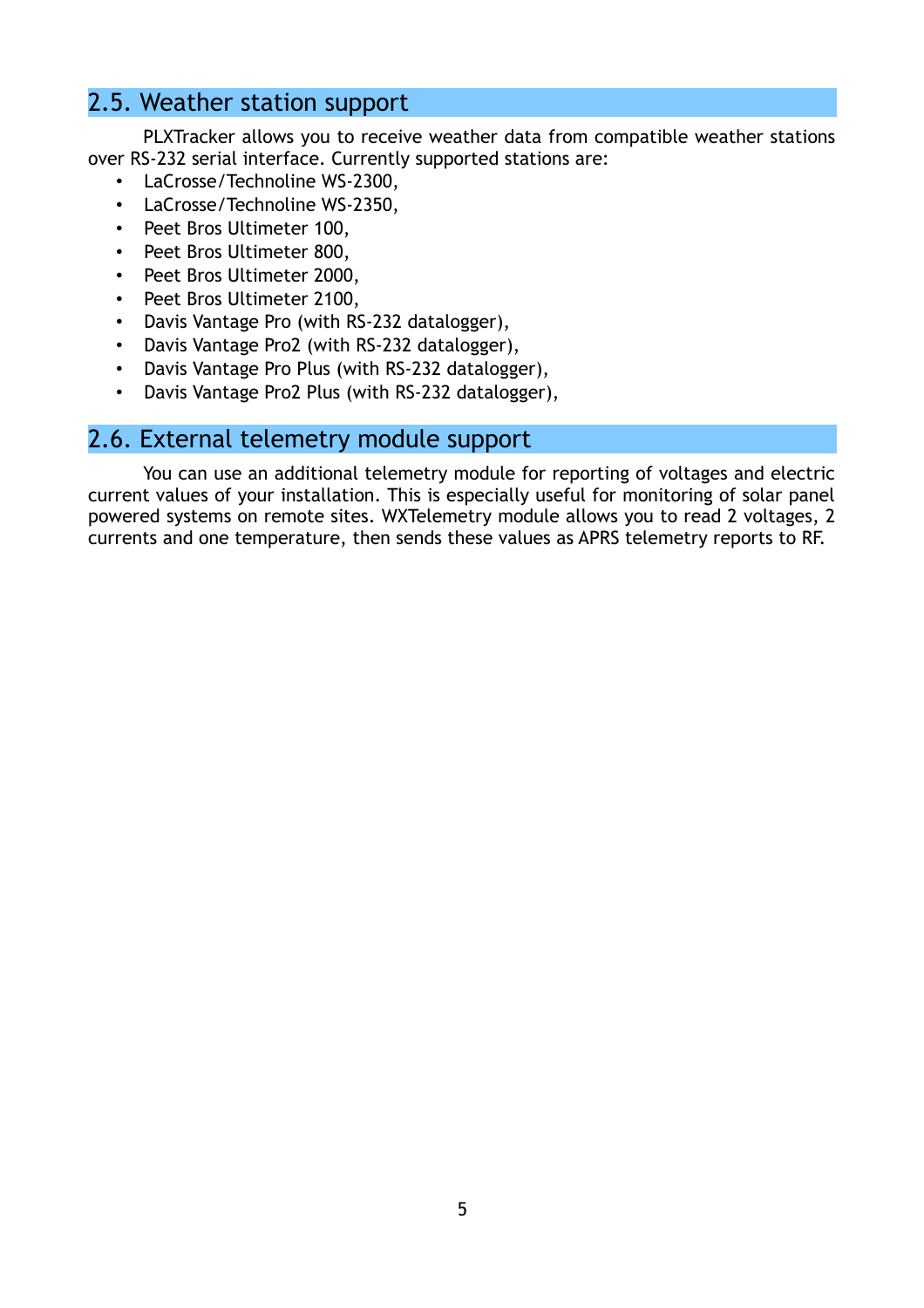## **3. Connectors and device status leds**

#### 3.1. Front panel

There are 3 leds on the front panel that show the status of device operation. The following image shows the location of front panel LEDs and connectors.



Leds:

- **Green LED**  illuminates when receiving a signal from the radio (indicates the channel is busy),
- **Yellow LED** lights during transmission, when the device sends an APRS data packet,
- **Red LED** blinking is dependent on current device state:
	- one short blink (0.1 second) per 1.6 seconds no GPS NMEA sentence received within last second, GPS disconnected,
	- two short blinks (0.1 second each) per 1.6 seconds GPS NMEA sentence received but no position fix,
	- three short blinks (0.1 second each) per 1.6 seconds GPS NMEA sentence received with position fix,
	- one long blink (1 second) per 1.6 seconds APRS packet was properly received.

Connectors:

- **Mini DIN 6-pin** two RS-232 serial data interfaces,
- **Mini USB** a mini USB socket, used to connect to a computer for configuration,

#### 3.2. Rear panel

Connectors:

• **DB9 male connector** – used for connecting of supply voltage, radio, and RS-485 telemetry module.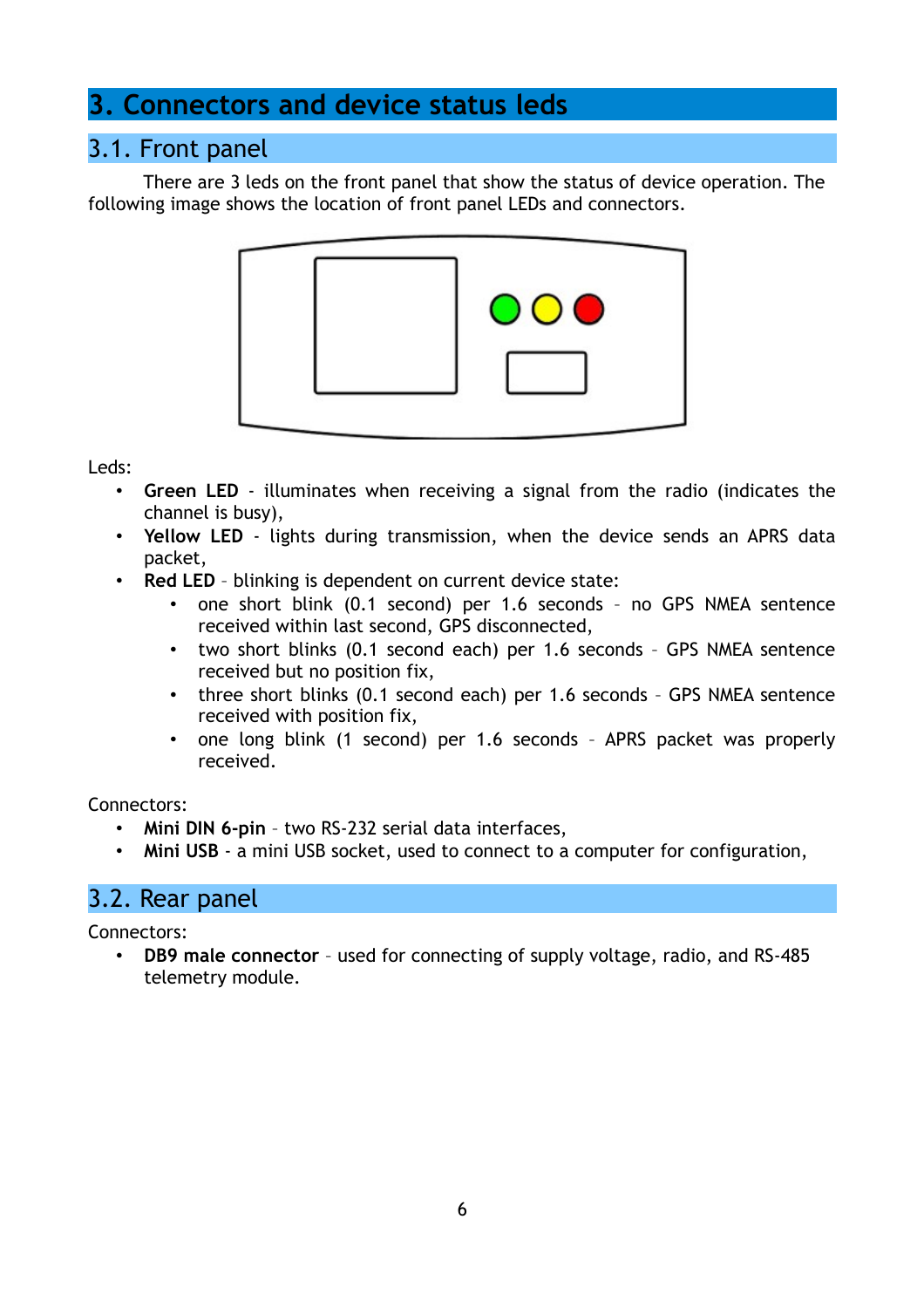## **4. Power, radio, RS-485 connector**

DB-9 male connector is used for supply voltage input, audio in, audio out, ptt, and RS-485 bus for telemetry and other external devices.



DB9 connector pins description:

- Pin 1 PTT output, open collector, if the external PTT output is selected in device configuration, this pin is shorted to ground while broadcasting,
- Pin  $2 GND$ ,
- Pin  $3 GND$ ,
- Pin 4 APRS audio input from radio to PLXTracker,
- Pin  $5 GND$ .
- Pin 6 RS-485 A+ positive differential input/output,
- Pin 7 RS-485 B- negative differential input/output,
- Pin 8 APRS audio output from the device to the microphone input of the radio. This output also acts as a PTT by shorting pin to ground through a 2k2 resistor - an option for portable radios that do not have a separate PTT input (selectable in configuration software, 2k2 resistor is built-in),
- Pin 9 supply voltage input.

The level of input and output should be individualized in such a way that packets are decoded correctly. Audio levels can be regulated using potentiometers placed on a PCB inside of the device.

#### 4.1. Audio output level regulation

Audio output level is regulated after production to some default value. The most suitable value is dependent on the radio used, because of various input impedance of different radios (for example, most Motorola radios have a strong DC voltage bias on the front audio input connector, so the output driver should be set to drive a stronger signal on the output to overcome this bias voltage). If you need to adjust output level, you can use a potentiometer located inside the device. To do that, you will need to open the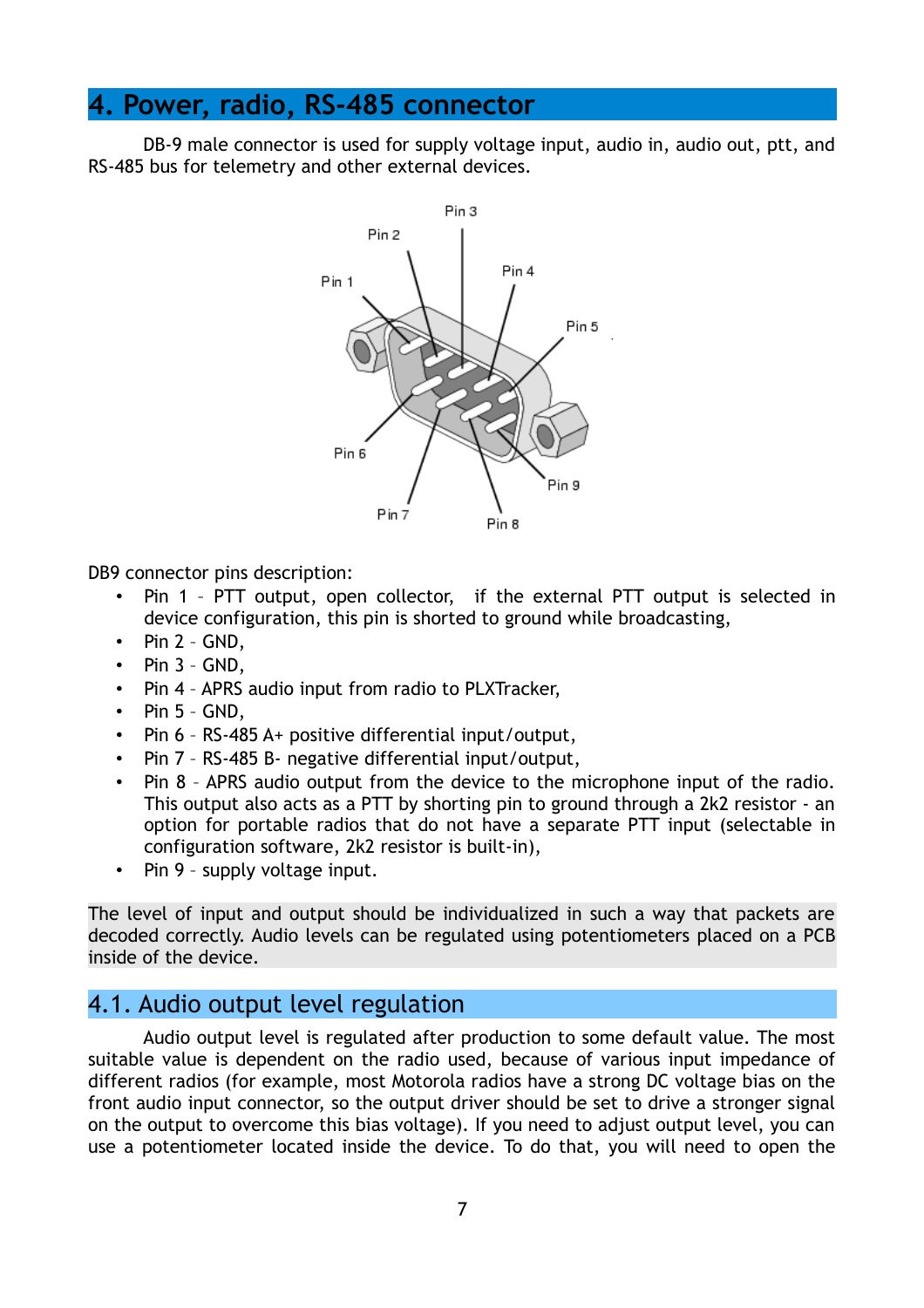case and gain access to the PCB of the device. Output signal should be set to achieve the desired modulation depth at the output of the radio.



#### 4.2. Audio input level

Audio input level should be regulated for proper packet decoding. There is no easy way to tell you how to do in properly because you will not be able to measure your signal level without an oscilloscope or similar equipment.

There is a 1000 Ohm potentiometer on the input. The best method for first try is to set in on a neutral center position. Audio input after the potentiometer should not exceed about 400mV and should not be below 25mV. So on device input you should provide audio level of around 50-800mV (for potentiometer in neutral position).

Our tests revealed that decoding works fine for wide range of audio input levels. Packets were decoded properly even with audio input overdriven with a high audio signal from speaker outputs.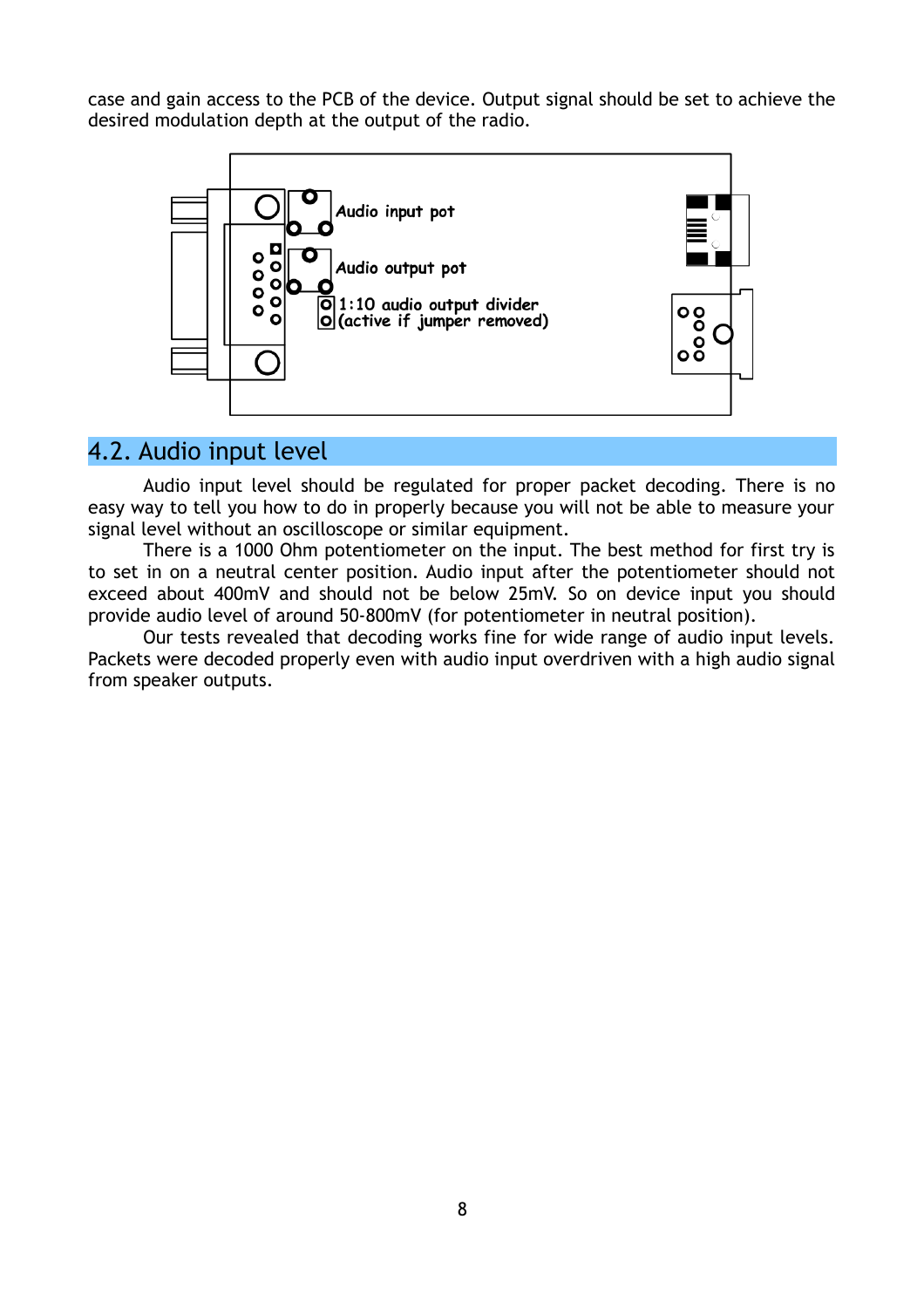## **5. Serial ports connector**

In PLXTracker the MINI DIN 6pin female connector is used for RS-232 serial ports and 5V voltage output.



MINI DIN 6pin connector pins description:

- Pin 6 RS-232 Port 1 RXD,
- Pin 4 RS-232 Port 2 TXD,
- Pin  $2 GND$ ,
- Pin 1 5V output, do not short-circuit, max. current 100mA,
- Pin 3 RS-232 Port 1 TXD,
- Pin 5 RS-232 Port 2 RXD.

RS-232 Port 1 and Port 2 functions are selectable in software.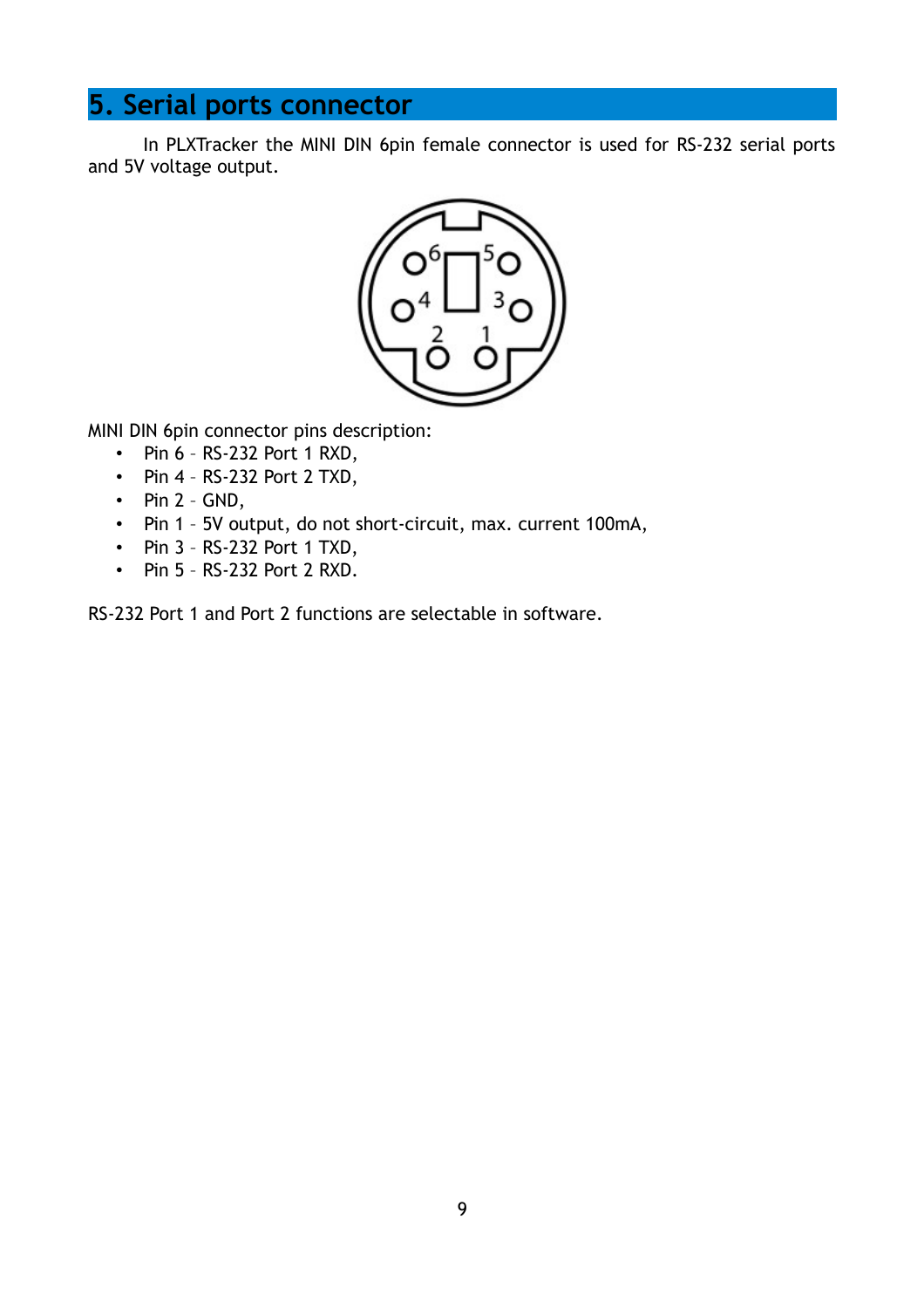#### **6. Connecting the weather station**

#### 6.1. LaCrosse/Technoline WS-2300, WS-2350 stations

These stations are somehow problematic when you try to use them with RS-232 interfaces other than personal computer serial ports.

WS-23XX stations need an additional polarization positive and negative voltage on pin 4 and pin 7 of DB9 connector. For that purpose we can use our 5V voltage output, but we will also need to use the second RS-232 port's TXD line for negative voltage polarization. If you want to use WS-23XX weather stations, you will not be able to use your second RS-232 port for any other purpose (so both ports are used by WS-23XX weather stations).

#### 6.2. Peet Bros Ultimeter stations

For Peet Bros Ultimeter weather stations, you need to use RXD, TXD, and GND lines of PLXTracker serial interface. Stations must then be manually switched to "data logger" mode. According to the manufacturer's instructions, you should press CLEAR + WIND SPEED buttons for 3 seconds to activate the "data logger".

#### 6.3. Davis Vantage stations

To connect PLXTracker to Davis weather stations you need to use an additional RS-232 "datalogger" interface available from the manufacturer. Device part number is 06510SER. You need to use RXD, TXD and GND lines of PLXTracker serial interface.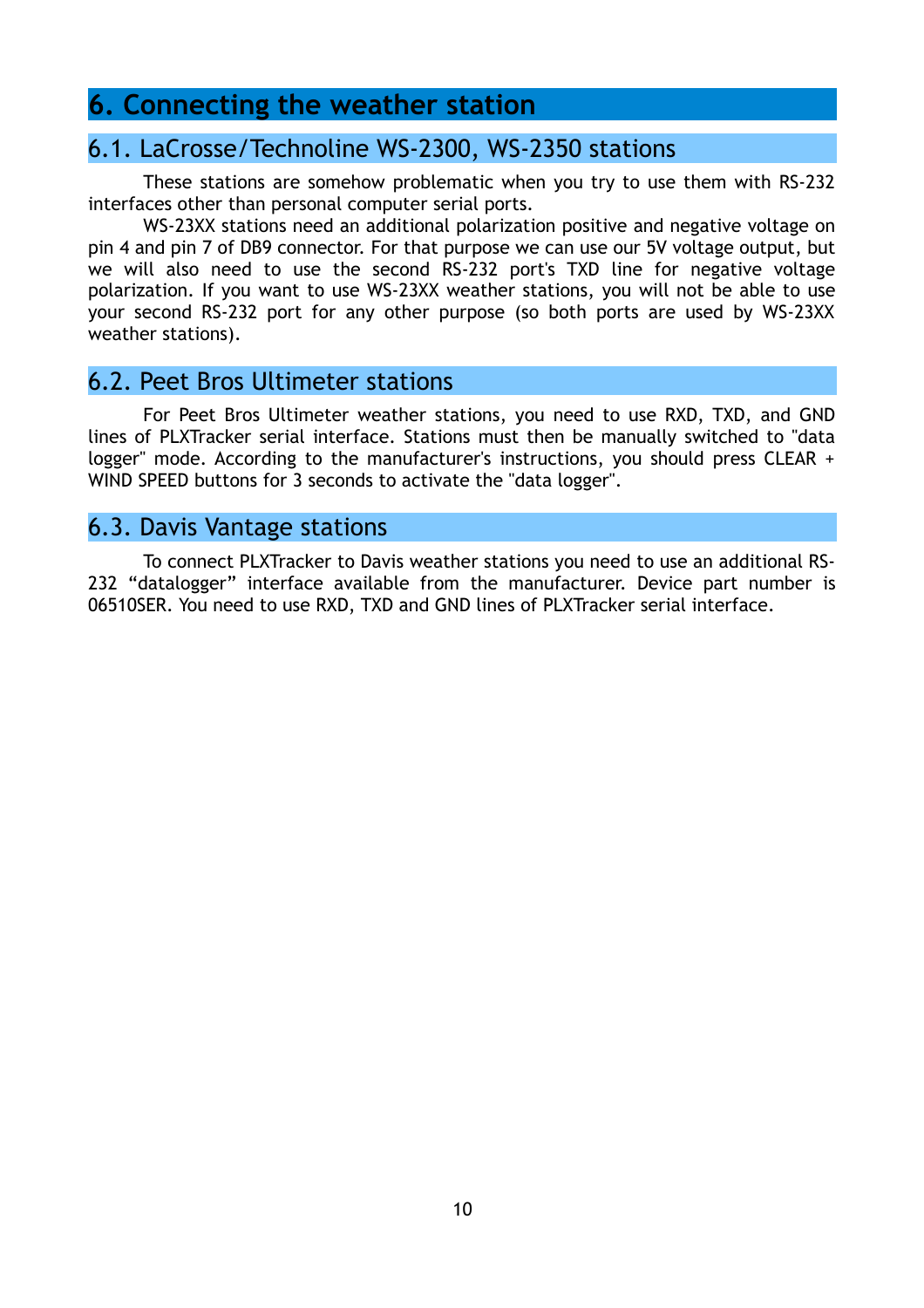### **7. Connecting to PC**

Configuration of PLXTracker can be done via USB interface with PLXTracker Configurator software.

PLXTracker enters into configuration mode only when USB cable is detected while powering up and it is indicated by Red LED blinking.

To connect to your computer, follow these steps:

- Disconnect PLXTracker DB-9 cable, device should be unpowered,
- Connect the USB cable from your computer to PLXTracker, Red LED should start to blink (device is now powered from USB),
- Now you can use PLXTracker Configurator for device configuration read/write or firmware update.

PLXTracker device appears as USB-HID device in Windows operating system, and should be detected automatically. Therefore you don't need to install any device drivers for PLXTracker.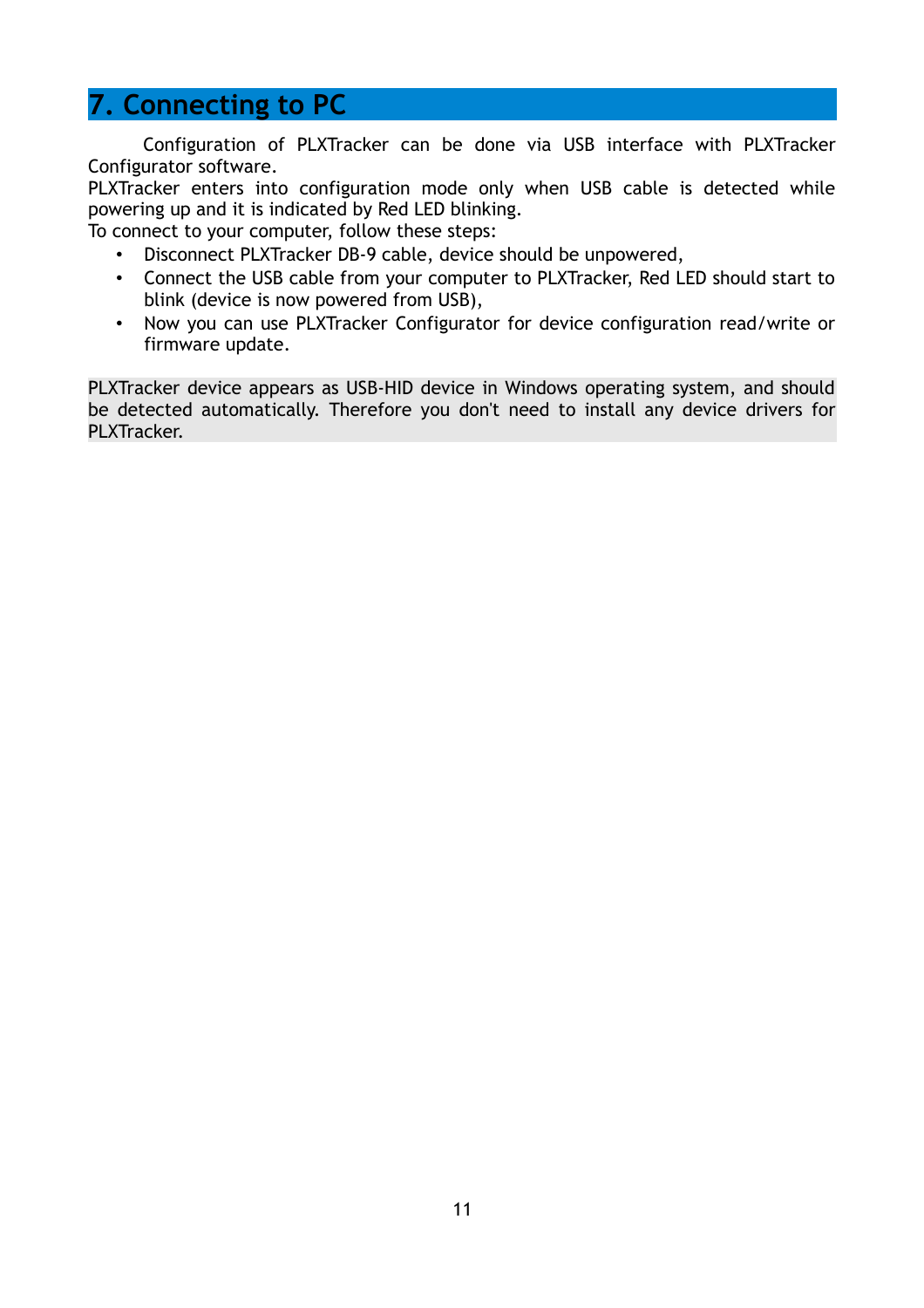#### **8. Description of configuration software**

In this chapter we will discuss all the Configurator application settings and describe its influence on the device operation.

#### 8.1. Reading configuration from the device

To read the configuration from the device you must use the **"Read config"** button. After this action, the program will download current configuration values from PLXTracker internal memory.

#### 8.2. Writing configuration to the device

After entering configuration values in Configurator application, choose **"Write config"** to upload current configuration to PLXTracker internal memory.

#### 8.3. Firmware update

If there is a new software update, you should upload the new firmware attached to PLXTracker Configurator software package. For this purpose, click on the **"Upload firmware"** button, this operation will open a file selection window. From PLXTracker Configurator folder please select the firmware file plxtracker firmware vXXX.hash (where XXX is the next version of the firmware). Then wait for the update to complete.

Don't worry, it is not possible to "brick" or damage the device with this operation. If anything goes bad, you will simply need to try again with firmware update function.

Please remember that you should update your device with the same Configurator and firmware version numbers. It is also always necessary to upload new configuration after flashing the device with new firmware versions. The device will not start if configuration and firmware versions do not match. If your device simply blinks all the leds when powered up, it means that your configuration version does not match firmware version.

#### 8.4. Configuration import/export

With "**Save to file**" button you can export your current configuration from PLXTracker Configurator window to a file on your PC's disk drive. Similarly with "**Read from file**" button you can import configuration from a file to your PLXTracker Configurator application. These functions can be used to save your device's configuration and to transfer your device's configuration to recent Configurator and firmware versions.

#### 8.5. Tracker GPS memory

**"Read"** button is used to read position points from internal flash memory, and **"Erase"** button is used to remove all points from internal flash memory.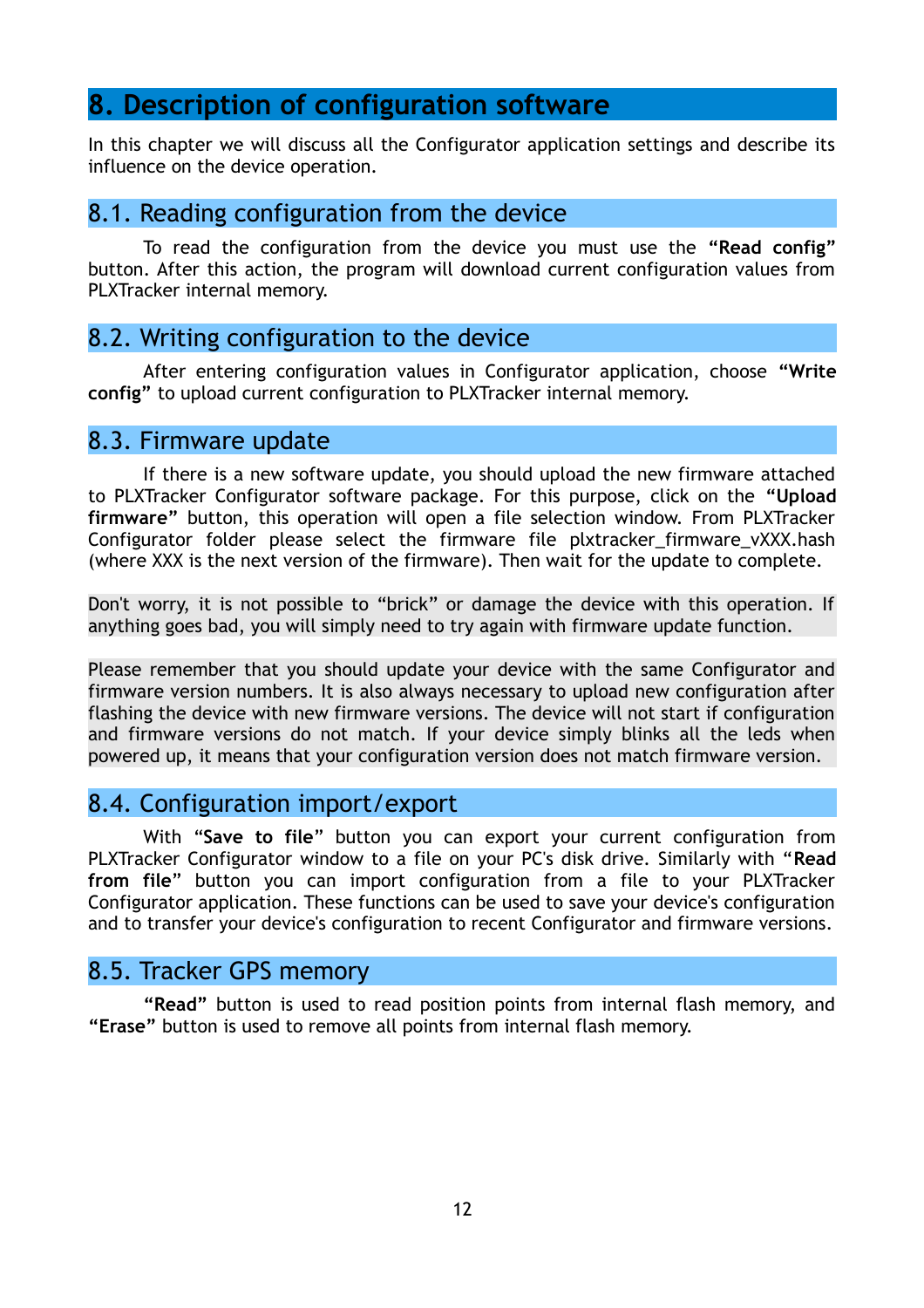## 8.6. Radio Tab

| PLXTracker Configurator v1.02<br>$\mathbf{x}$                                                                                                                                                                                                                                                                                                                                                          |
|--------------------------------------------------------------------------------------------------------------------------------------------------------------------------------------------------------------------------------------------------------------------------------------------------------------------------------------------------------------------------------------------------------|
| Configuration import/export:<br>:Connection:⊤<br>∙Tracker GPS memory:⊤<br>Write config<br>Upload firmware<br>Read config<br>Read from file<br>Erase<br>Save to file<br>Read                                                                                                                                                                                                                            |
| Radio<br>Serial ports   Position reports   Simple digipeater   Beacons   Weather   Telemetry module   GPS memory  <br>Static latitude:<br>Callsign: NOCALL<br>5221.60N<br>$\cdot  0 $<br>Static longitude: 01653.63E<br>250<br>TX delay [ms]:<br>400<br>Quiet time [ms]:<br>$PTI:$ separate output $\boxed{\blacktriangledown}$<br>Channel busy detect:<br>analog signal level<br>$\blacktriangledown$ |
|                                                                                                                                                                                                                                                                                                                                                                                                        |

- **"Callsign"** The sign of our station with SSID extension. This field can be up to 6 characters long. The default SSID is 0 and allowed SSID's are between 0 and 15,
- **"TX delay (ms)"** The delay time in milliseconds for sending an APRS packet. It is the length of preamble sent before packet and necessary for radio receivers to synchronize with our packet. The recommended value is not less than 250ms,
- **"Quiet time (ms)"** Minimum time off after the radio channel is busy. After this time next packet can be sent from the transmit buffer,
- **"PTT"** push-to-talk output selection, we can choose between two options:
	- **"separate output"** PTT output pin is shorted to ground while broadcasting,
	- **"2k2 resistor"** audio output is shorted to ground via 2k2 Ohm resistor, function used in some handheld radios for broadcasting,
- **"Channel busy detect"** This option selects if channel busy is detected by input signal amplitude (**"analog signal level"**) or with proper packet start detection (**"digital detect"**). The second option allows to work with open-squelch on the radio, but it can lead to some packet collisions. The first option is default and should be used in most cases,
- **"Latitude"** north-south position of your radio station (this a static position which can be used if GPS is not connected),
- **"Longitude"** east-west position of your radio station (this a static position which can be used if GPS is not connected).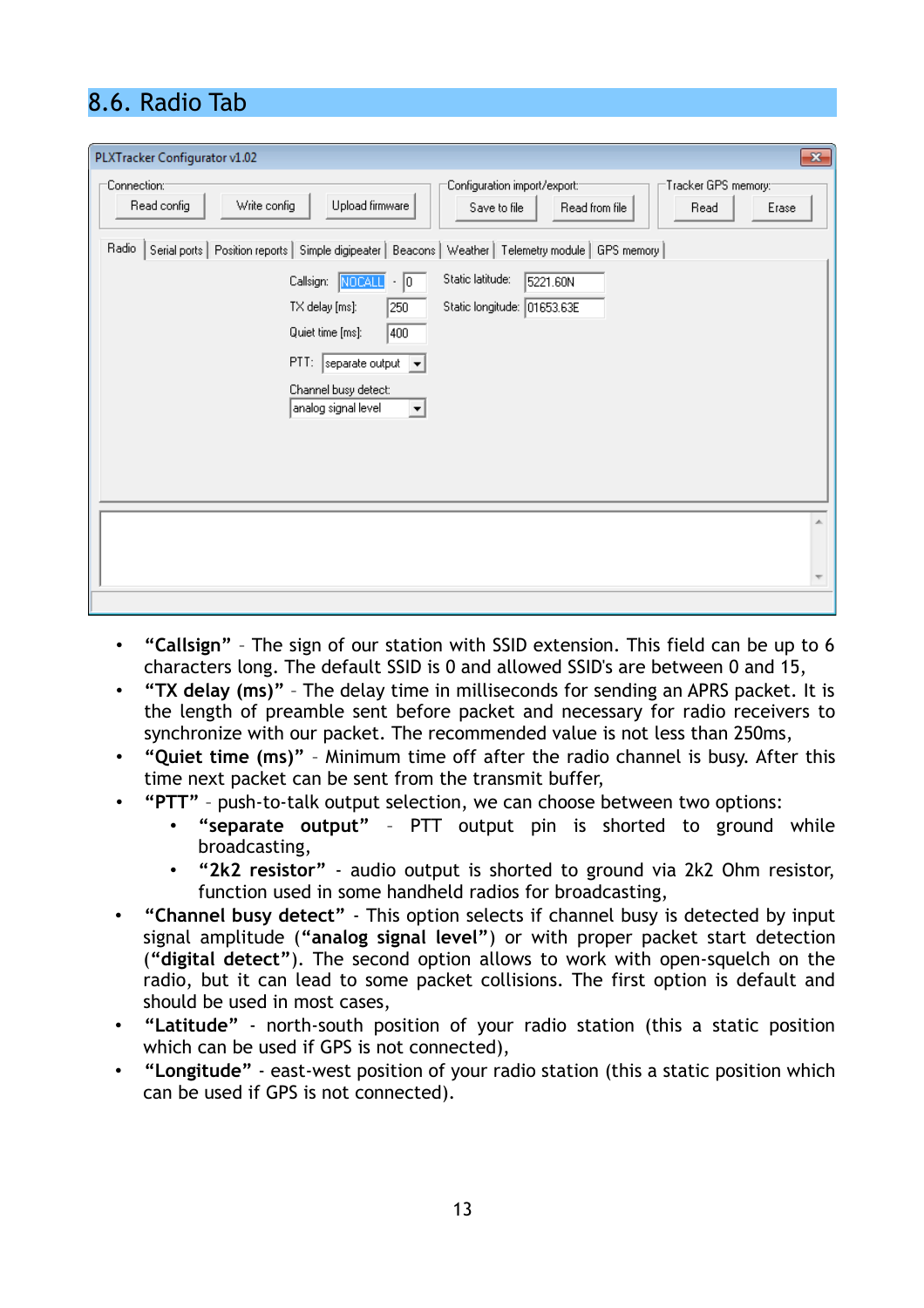## 8.7. Serial ports Tab

| PLXTracker Configurator v1.02                                                                                                                                                                                                                                                                                                                                                                                                                                      | $\mathbf{x}$ |
|--------------------------------------------------------------------------------------------------------------------------------------------------------------------------------------------------------------------------------------------------------------------------------------------------------------------------------------------------------------------------------------------------------------------------------------------------------------------|--------------|
| :Configuration import/export<br>:Tracker GPS memory:<br>:Connection<br>Write config<br>Upload firmware<br>Read config<br>Read from file<br>Read<br>Save to file<br>Erase                                                                                                                                                                                                                                                                                           |              |
| Serial ports   Position reports   Simple digipeater   Beacons   Weather   Telemetry module   GPS memory  <br>Radio                                                                                                                                                                                                                                                                                                                                                 |              |
| RS-232 port 1:<br>Debug console<br>RS-232 port 2:<br> GPS<br>RS-485 port:<br>Telemetry module<br>$\overline{\phantom{a}}$<br>Warning. If you select weather station on one of RS-232 ports and you want to use WS-23XX station, the other port will be disabled.<br>This is done because other port's TXD line is needed as negative voltage polarization for these kind of stations.<br>Please refer to the manual for proper wiring of WS-23XX weather stations. |              |
|                                                                                                                                                                                                                                                                                                                                                                                                                                                                    |              |
|                                                                                                                                                                                                                                                                                                                                                                                                                                                                    |              |
|                                                                                                                                                                                                                                                                                                                                                                                                                                                                    |              |

- **"RS-232 port 1"** selects the feature of PLXTracker serial port 1,
	- **"None"** nothing will be output on port 1,
	- **"Weather station"** port 1 will be used as weather station interface,
	- **"Debug console"** port 1 will be used as debug console,
	- **"Negative voltage output"** port 1 TXD will be set to RS-232 logic high which means a negative voltage of around -6V (necessary when WS-23XX station is connected to the other port),
	- **"GPS"** port 1 will be used as an input for GPS NMEA sentences,
	- **"RS-232 port 2"** selects the feature of PLXTracker serial port 2,
		- **"None"** nothing will be output on port 2,
		- **"Weather station"** port 2 will be used as weather station interface,
		- **"Debug console"** port 2 will be used as debug console,
		- **"Negative voltage output"** port 2 TXD will be set to RS-232 logic high which means a negative voltage of around -6V (necessary when WS-23XX station is connected to the other port),
			- **"GPS"** port 2 will be used as an input for GPS NMEA sentences,
- "RS-485 port" currently only telemetry module is available on RS-485 port.

If you select weather station on one of RS-232 ports and you want to use WS-23XX station, the other port will be disabled. This is done because other port's TXD line is needed as negative voltage polarization for these kind of stations.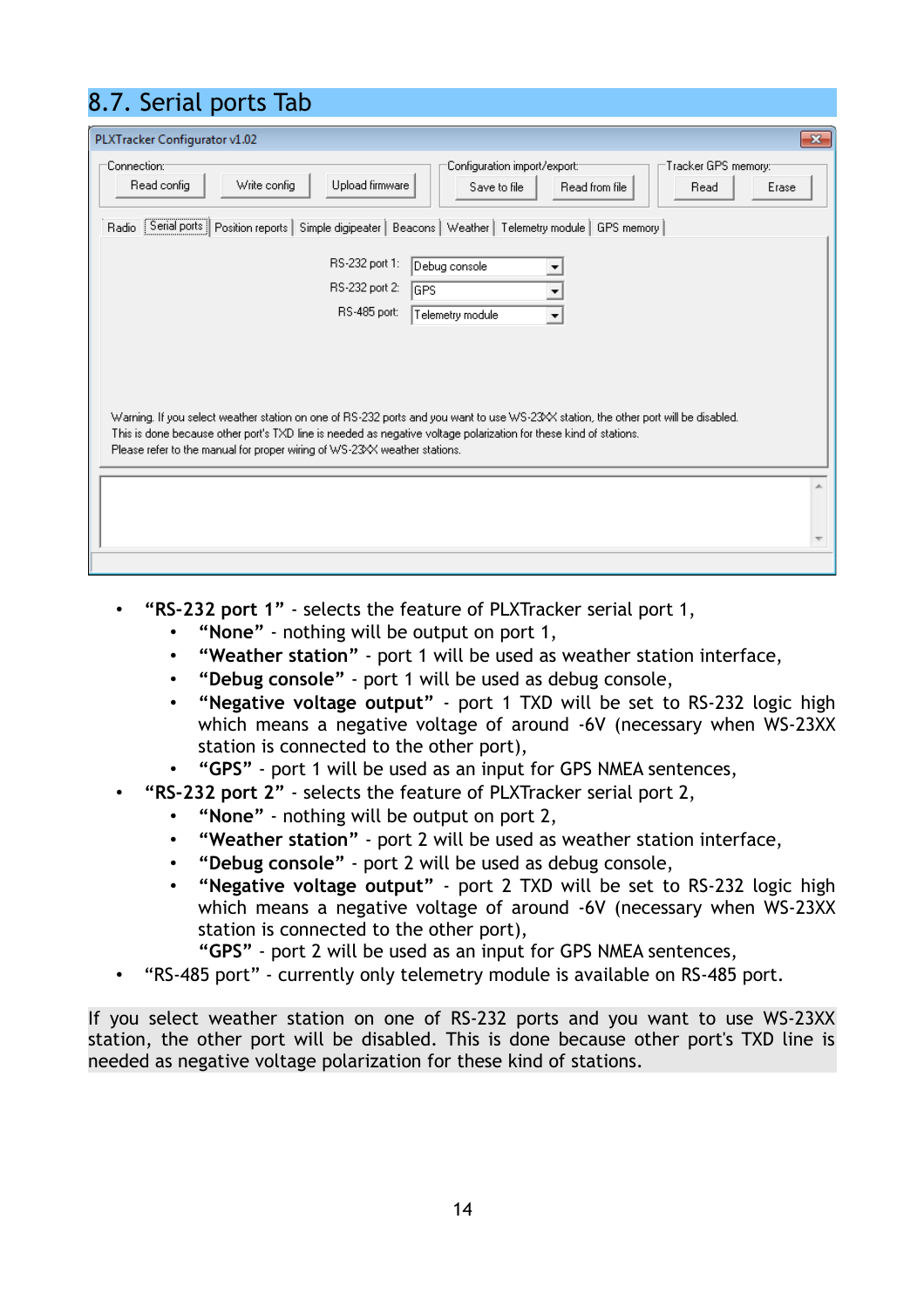| 8.8. Position reports Tab                                                                                                                                                                                                                                                                                                                                                                                                                                                                                                                         |                                                                                                                                                                                                                                                                                                                                                                                                                                                                                        |
|---------------------------------------------------------------------------------------------------------------------------------------------------------------------------------------------------------------------------------------------------------------------------------------------------------------------------------------------------------------------------------------------------------------------------------------------------------------------------------------------------------------------------------------------------|----------------------------------------------------------------------------------------------------------------------------------------------------------------------------------------------------------------------------------------------------------------------------------------------------------------------------------------------------------------------------------------------------------------------------------------------------------------------------------------|
| PLXTracker Configurator v1.02<br>:Connection<br>Upload firmware<br>Read config<br>Write config<br>Radio   Serial ports   Position reports   Simple digipeater   Beacons   Weather   Telemetry module   GPS memory  <br>Position report mode: SmartBeaconing<br>:SmartBeaconing<br>Min Turn Angle [deg]:<br>Slow Speed [km/h]:<br>127<br>l8<br>Turn Slope:<br>Slow Period [s]:<br>410<br>1800<br>Min Turn Time [s]: $\sqrt{5}$<br>Fast Speed [km/h]:<br>195<br>Fast Period [s]:<br>190<br>Fixed time interval:<br>Position report interval [s]: 60 | $\mathbf{x}$<br>Configuration import/export:<br>Tracker GPS memory:"<br>Save to file<br>Read from file<br>Read<br>Erase<br>Position encoding protocol: Mic-E<br>'Report encoding settings:"<br>Mic-E<br>Symbol code: 5 Symbol table:<br>Off Duty<br>message:<br>Path:<br>$WIDE1 \n-1 \n  WIDE2$<br>Status text:<br>Course/Speed: Yes<br>Time:<br>Day, hour, min<br>Send last position if fix lost: Yes<br>Altitude: Yes<br>$\mathbf{r}$<br>۰<br>Send interval on fix lost (s):<br>1600 |
|                                                                                                                                                                                                                                                                                                                                                                                                                                                                                                                                                   |                                                                                                                                                                                                                                                                                                                                                                                                                                                                                        |

- **"Position report mode"** selects position report mode,
	- **"SmartBeaconing"** algorithm which sends position reports with intervals dependant on speed and course, allowing for more accurate reporting especially in urban area,
	- **"Fixed time interval"** packets are sent every with a fixed time interval,
- **"SmartBeaconing"** is an algorithm invented by Tony Arnerich KD7TA and Steve Bragg KA9MVA,
	- **"Min Turn Angle [deg]"** this is a minimum heading change which causes an immediate position report packet send,
	- **"Turn Slope"** this value is a coefficient used to modify heading change necessary for immediate position report packet send.

These two values are used in the following formula: turn\_threshold = min\_turn\_angle + turn slope/speed. Default value for min turn angle is 27 degrees, turn slope is 410. So if your speed is 10 km/h, packet will be sent immediately if turn\_threshold =  $27 +$ 410/10 = 68 degrees. If your speed is 80 km/h, packet will be sent immediately if turn threshold =  $27 + 410/80 = 32$  degrees. Now we see that packets will be sent with lower heading changes for fast speed and with higher heading changes for low speeds. This is called "corner pegging".

- **"Min Turn time [s]"** this value limits a minimal time between two position packets sent even if above turn\_threshold formula is met,
- **"Slow Speed [km/h]"** if speed is below that value, packets are sent with interval of "Slow Period [s]", corner pegging algorithm is turned off,
- **"Slow Period [s]"** time between position packets when speed is below "Slow Speed [km/h],
- **"Fast Speed [km/h]"** if speed is above that value, packets are sent with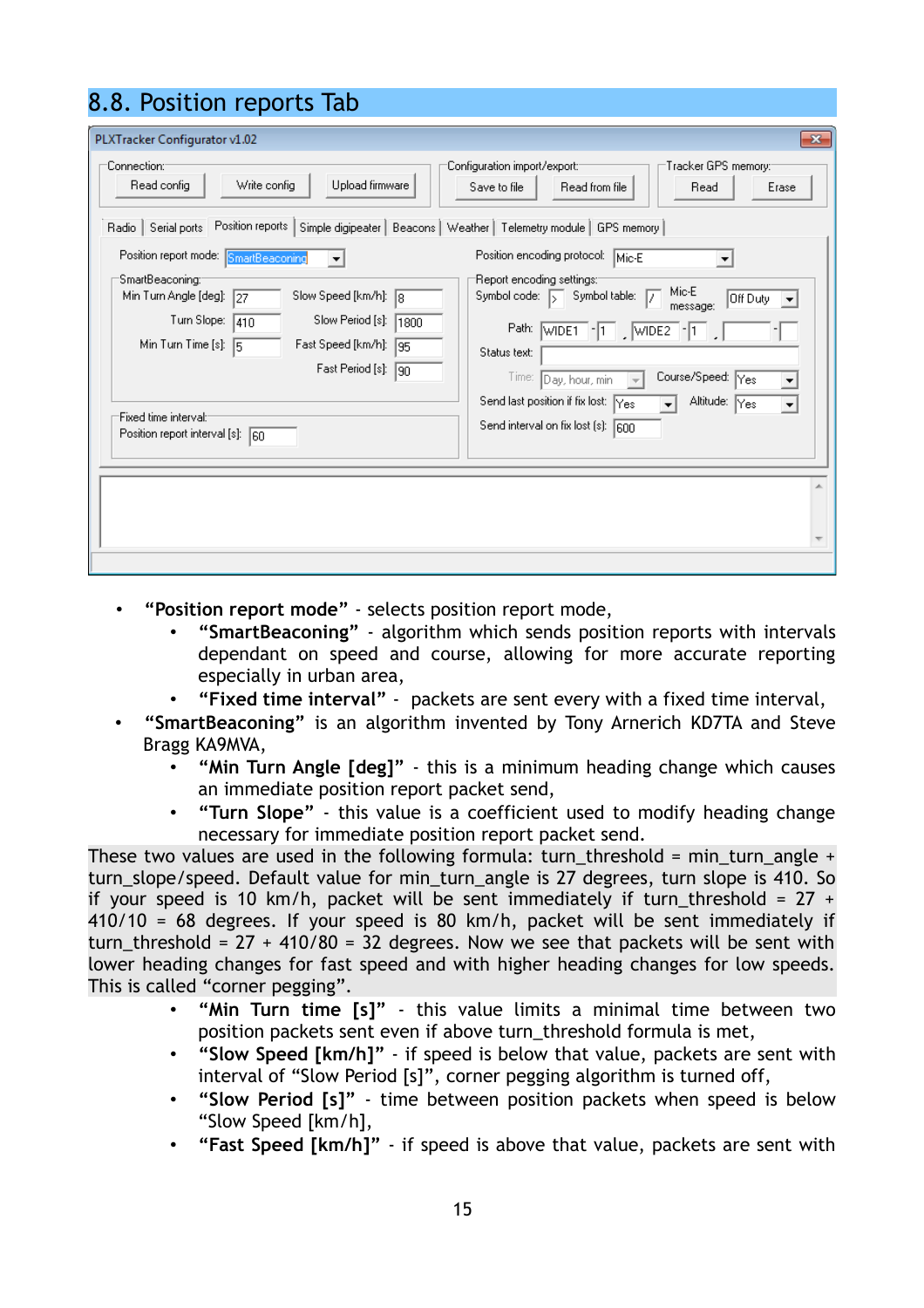interval of "Fast Period [s]", but corner pegging algorithm is tuned on too,

- **"Fast Period [s]"** time between position packets when speed is below "Fast Speed [km/h],
- **"Fixed time interval"**,
	- **"Position report interval [s]"** time between packets in "Fixed time interval" report mode,
- **"Position encoding protocol"** this option defines a format of APRS position report packets,
	- **"Mic-E"** uses both AX.25 destination address and information field for position report and is the most compact reporting method, giving the shortest packet length,
	- **"Base-91"** second method oriented to shortest report packet length,
	- **"Plain text"** in this method station position report is sent in humanreadable plain text format,
- **"Report encoding settings"**,
	- **"Symbol code"** APRS packet symbol code,
	- **"Symbol table"** APRS packet symbol table,
	- **"Mic-E message"** you can select one of predefined Mic-E messages,
	- **"Path"** there you can define up to 3 APRS position packet path components,
	- **"Status text"** this is a status text attached at the end of position packet,
	- **"Time"** selects position report time format,
	- **"Send last position if fix lost"** if enabled, device with send last known **position in fixed intervals on GPS fix lost,**
	- **"Send interval on fix lost (s)"** fixed interval for packets sent on GPS fix lost if enabled,
	- **"Course/Speed"** enables or disables course/speed reports,
	- **"Altitude"** enables or disables altitude reports.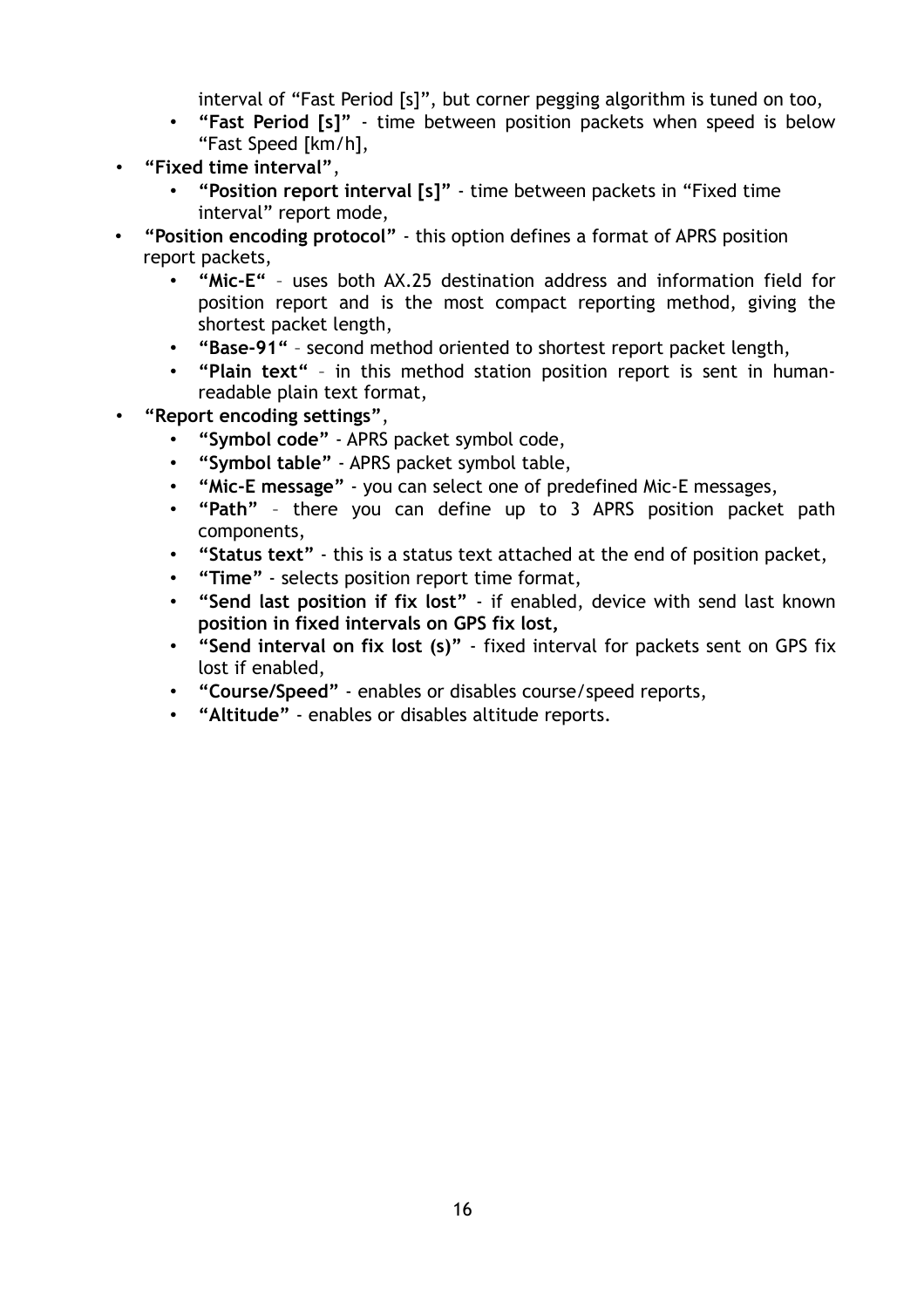| 8.9. Simple digipeater Tab                                                                                                                                                                                                                                                                                                                                                     |
|--------------------------------------------------------------------------------------------------------------------------------------------------------------------------------------------------------------------------------------------------------------------------------------------------------------------------------------------------------------------------------|
| PLXTracker Configurator v1.02<br>$\mathbf{x}$                                                                                                                                                                                                                                                                                                                                  |
| Connection:<br>Configuration import/export::<br>Tracker GPS memory:-<br>Upload firmware<br>Read config<br>Write config<br>Read from file<br>Save to file<br>Read<br>Erase                                                                                                                                                                                                      |
| Serial ports   Position reports   Simple digipeater  <br>Beacons   Weather   Telemetry module   GPS memory  <br>Radio<br>Alias:<br>SSID: traceable:<br>active:<br>$\nabla$ Digipeater or<br>⊽<br>WIDE1<br>Yes:<br>Duplicate checking [s]:<br>п<br>60<br>No.<br>П<br>No.<br>П<br>No<br>▾<br>г<br> No<br>۰<br>п<br> No<br>$\blacktriangledown$<br>г<br> No<br>▾<br>п<br> No<br>÷ |
|                                                                                                                                                                                                                                                                                                                                                                                |
|                                                                                                                                                                                                                                                                                                                                                                                |

- **"Digipeater on"** Enables or disables a function of RF packets digipeating,
- **"Duplicate checking (s)"** Time in seconds after which the next packet will be forwarded, if it has the same content as the previous one. This function allows you to ignore stations, which are flooding the network and also to ignore packets which were heard a while before and are heard again after being digipeated by other stations,
- **"Alias"**, **"SSID"** if packet path will contain this string and SSID, it will be digipeated,
- **"traceable"** if Yes, PLXTracker will add its own callsign to the path, if No, it will not do that,
- **"active"** if not checked, current row will not be active.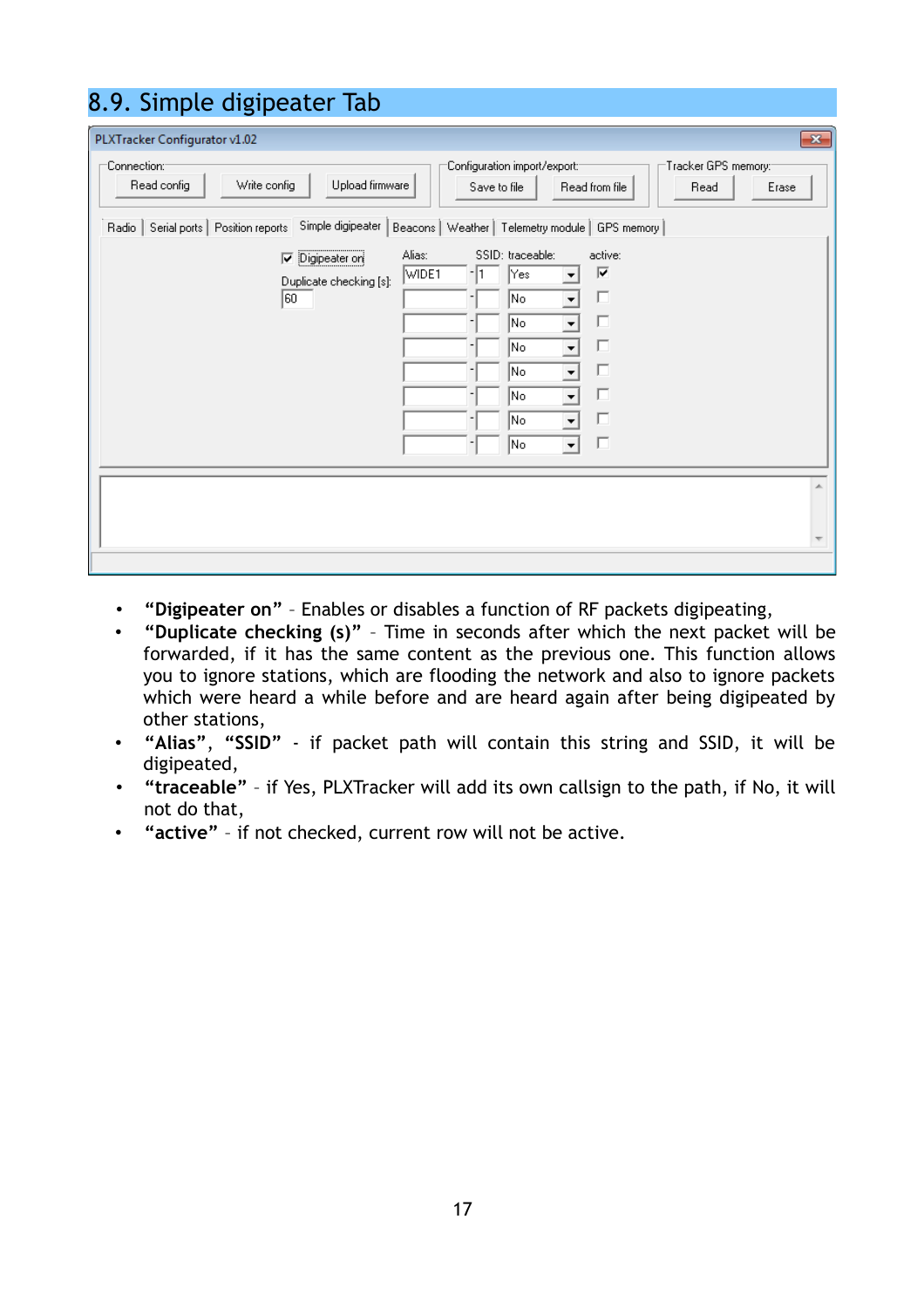## 8.10. Beacons Tab

| PLXTracker Configurator v1.02<br>$\mathbf{x}$                                                                                                                                                                                                                                                    |
|--------------------------------------------------------------------------------------------------------------------------------------------------------------------------------------------------------------------------------------------------------------------------------------------------|
| :Connection:<br>Configuration import/export:-<br>⊤Tracker GPS memory:⊤<br>Write config<br>Upload firmware<br>Read config<br>Read from file<br>Erase<br>Save to file<br>Read                                                                                                                      |
| Radio   Serial ports   Position reports   Simple digipeater   Beacons   Weather   Telemetry module   GPS memory                                                                                                                                                                                  |
| Special strings<br>Path:<br>Ssid: Path:<br>Ssid: TX Rate: Enable if:<br>Message (empty fields are ignored):<br>Dest:<br>APNW050 V WDE1 T WDE2 1 30<br>GPS fixed<br>/ <gpsdate>z<gpslat>/<gpslong>&gt;PLXTrackerU=<volt>V.<br/><math>\vert \cdot \vert</math></volt></gpslong></gpslat></gpsdate> |
| BEACONO $\blacktriangleright$ WIDE1 $\lceil \cdot \rceil$ , WIDE2 $\lceil \cdot \rceil$<br>5<br>Never<br>! <statlat>/<statlong>&gt;PLXTracker U=<volt>V.<br/><math display="inline">\blacktriangledown</math></volt></statlong></statlat>                                                        |
| $BEACON0 = WIDE1$ -1 WIDE1<br>$\vert$ 5<br>Never<br>$\blacktriangledown$                                                                                                                                                                                                                         |
| BEACONO - WIDE1 - 1 WIDE2 - 1 5<br>Never<br>$\overline{\mathbf{v}}$                                                                                                                                                                                                                              |
|                                                                                                                                                                                                                                                                                                  |
|                                                                                                                                                                                                                                                                                                  |

- **"Dest"** destination address for a beacon packet. You can choose a destination address of APNW050 or BEACON0.
- **"Path", "SSID"** up to 2 components of APRS path and SSID,
- **"TX Rate"** beacon transmit rate,
- **"Enable if"** beacon enable condition:
	- **"Never"** beacon disabled,
		- **"Always"** beacon enabled,
		- **"GPS fixed"** beacon enabled if GPS fixed,
	- **"GPS not fixed"** beacon enabled if GPS not fixed,
- **"Message"** APRS packet information field content, empty fields are ignored.

To properly generate a message field structure, please read the information on the APRS packet format. I recommend the website of the polish group's founder Andrew Bartosz SP3LYR APRS, where all is nicely described (in polish): http://www.aprs.pl.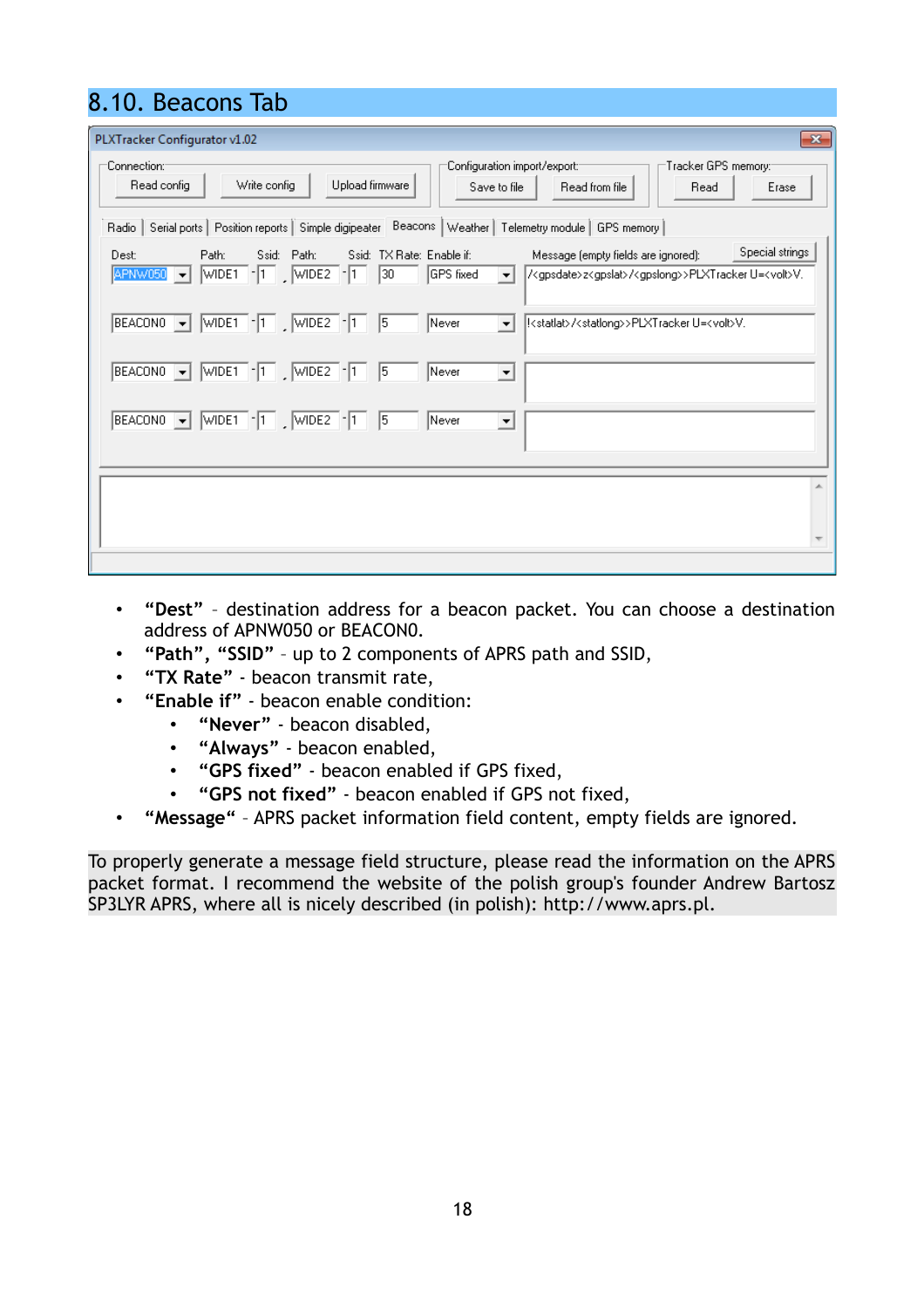## 8.11. Weather Tab

| PLXTracker Configurator v1.02<br>$\mathbf{x}$                                                                                                                                                                                                                                                                                         |
|---------------------------------------------------------------------------------------------------------------------------------------------------------------------------------------------------------------------------------------------------------------------------------------------------------------------------------------|
| :Connection<br>:Configuration import/export<br>:Tracker GPS memory:1<br>Write config<br>Upload firmware<br>Read config<br>Read from file<br>Save to file<br>Erase<br>Read                                                                                                                                                             |
| Radio   Serial ports   Position reports   Simple digipeater   Beacons   Weather   Telemetry module   GPS memory                                                                                                                                                                                                                       |
| Weather station:<br>None<br>▼                                                                                                                                                                                                                                                                                                         |
| Dest:<br>Path:<br>Ssid: Path:<br>Ssid: TX Rate:<br>Enable if:<br>Send position:<br>Weather report:<br>5<br>WIDE2<br>APNW050<br>WIDE1<br>$-11$<br>$-11$<br>GPS fixed<br>GPS time/position v<br>$\overline{\phantom{a}}$<br>$\overline{\phantom{0}}$<br>Comment:<br>PLXTracker weather                                                  |
| Warning. If you select weather station on one of RS-232 ports and you want to use WS-23XX station, the other port will be disabled.<br>This is done because other port's TXD line is needed as negative voltage polarization for these kind of stations.<br>Please refer to the manual for proper wiring of WS-23XX weather stations. |
|                                                                                                                                                                                                                                                                                                                                       |
|                                                                                                                                                                                                                                                                                                                                       |

- **"Weather station"** weather station type selection box,
- **"Dest"** destination address for a weather packet. You can choose a destination address of APNW040 or BEACON0.
- **"Path", "SSID"** up to 2 components of APRS path and SSID,
- **"TX Rate"** beacon transmit rate,
- **"Enable if"** beacon enable condition:
	- **"Never"** beacon disabled,
	- **"Always"** beacon enabled,
	- **"GPS fixed"** beacon enabled if GPS fixed,
- **"Send position"** selects between dynamic position from GPS and static position from "Latitude", "Longitude" fields in "Radio" Tab,
- **"Comment"** weather report comment.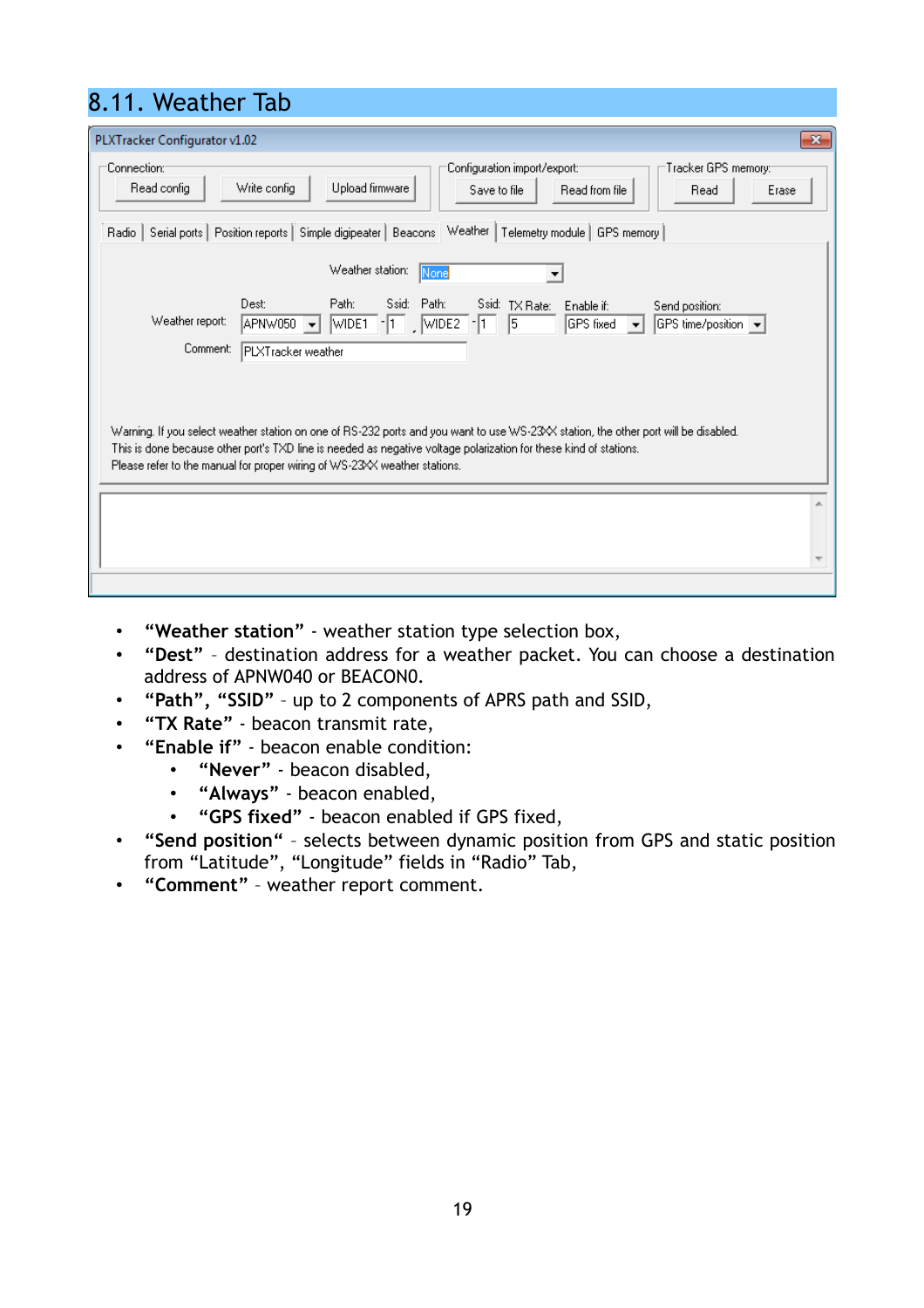|                                                                                                                                                                                                                                                                                                |       |        | 8.12. Telemetry module Tab                      |    |                            |       |                |                          |                    |      |
|------------------------------------------------------------------------------------------------------------------------------------------------------------------------------------------------------------------------------------------------------------------------------------------------|-------|--------|-------------------------------------------------|----|----------------------------|-------|----------------|--------------------------|--------------------|------|
| PLXTracker Configurator v1.02                                                                                                                                                                                                                                                                  |       |        |                                                 |    |                            |       |                |                          |                    | $-x$ |
| :Connection<br>Tracker GPS memory:"<br>:Configuration import/export<br>Upload firmware<br>Read config<br>Write config<br>Read from file<br>Read<br>Save to file<br>Erase<br>Serial ports   Position reports   Simple digipeater   Beacons   Weather   Telemetry module   GPS memory  <br>Radio |       |        |                                                 |    |                            |       |                |                          |                    |      |
|                                                                                                                                                                                                                                                                                                | Name: | Units: | Source:                                         |    | Coeff A: Coeff B: Coeff C: |       | 1 min average: |                          |                    |      |
| Analog 1:                                                                                                                                                                                                                                                                                      |       | lmA.   | Current1 (5A fullscale)<br>$\blacktriangledown$ | 10 | 19.5                       | O     | Off            | $\overline{\phantom{a}}$ | Default parameters |      |
| Analog 2:                                                                                                                                                                                                                                                                                      | lı2   | lmA.   | Current2 (5A fullscale)<br>$\blacktriangledown$ | lo | 19.5                       | 0     | Off            | $\blacktriangledown$     | Default parameters |      |
| Analog 3:                                                                                                                                                                                                                                                                                      | lu1   | Volt   | Voltage1<br>$\blacktriangledown$                | l0 | 10.1                       | 0     | Off            | $\vert \cdot \vert$      | Default parameters |      |
| Analog 4:                                                                                                                                                                                                                                                                                      | lu2   | Volt   | Voltage2<br>$\blacktriangledown$                | 10 | 0.1                        | 0     | Off            | $\vert$                  | Default parameters |      |
| Analog 5:                                                                                                                                                                                                                                                                                      | Temp  | c      | Temperature (DS18B20)<br>۰                      | l0 | 0.5                        | $-64$ | Off            | $\overline{\phantom{a}}$ | Default parameters |      |
| Path:<br>Ssid:<br>Path:<br>Ssid:<br>Dest:<br>TX Rate:<br>Enabled:<br>Telemetry module:<br>Telemetry parameters:<br>APNW050<br>-11<br>WIDE2<br>15<br>Disabled<br>WIDE1<br>$-11$<br>⊽<br>$\blacktriangledown$<br>Telemetry data:<br>APNW050<br>WIDE1<br>WIDE2<br>15<br>⊽<br>▼                    |       |        |                                                 |    |                            |       |                |                          |                    |      |
|                                                                                                                                                                                                                                                                                                |       |        |                                                 |    |                            |       |                |                          |                    |      |
|                                                                                                                                                                                                                                                                                                |       |        |                                                 |    |                            |       |                |                          |                    |      |

This Tab is intended to be used if you have a WXTelemetry module connected to your WX3in1 Plus. You can find more useful information about telemetry reports format in APRS specification: http://aprs.org/doc/APRS101.PDF, page 68.